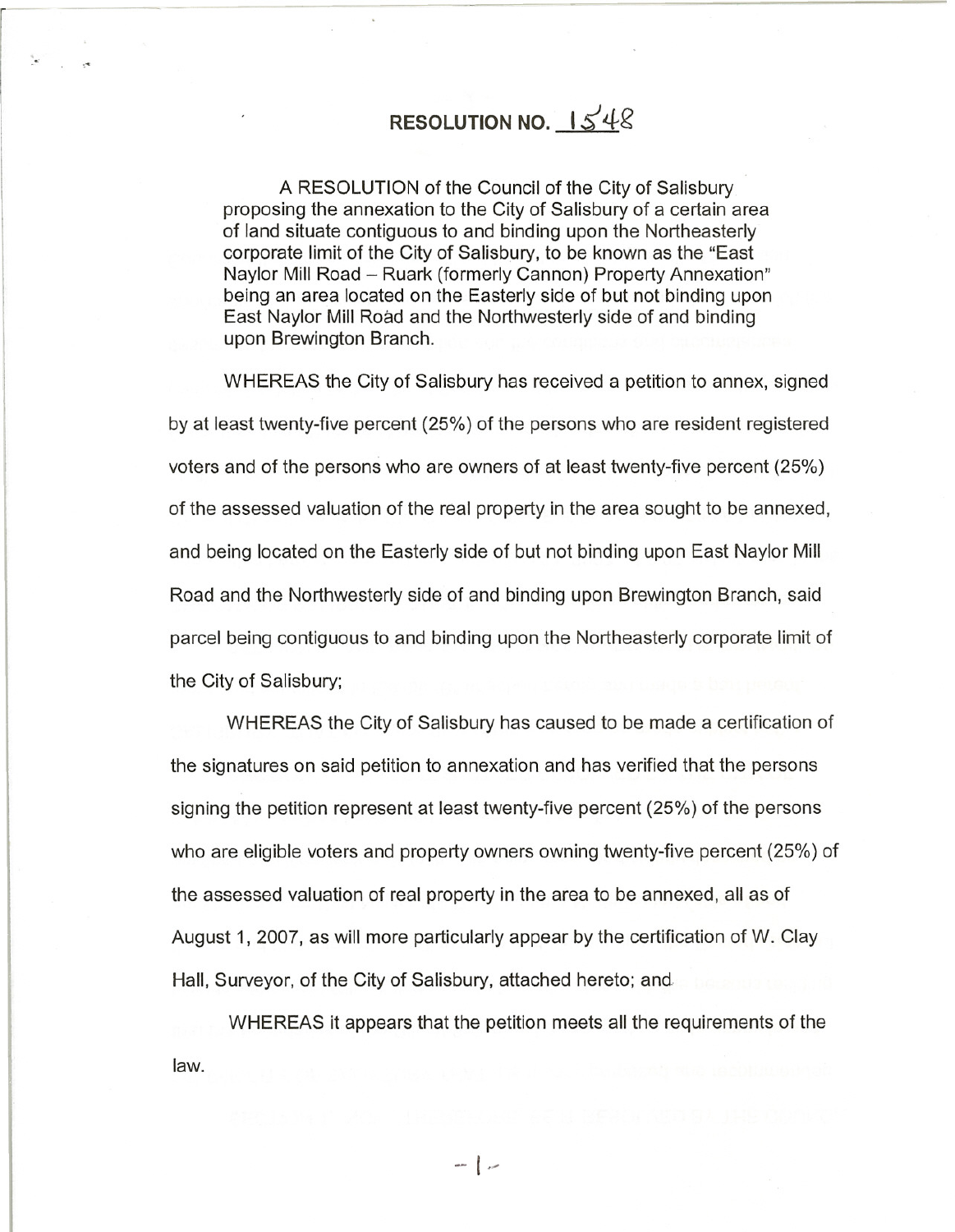SECTION 1. NOW, THEREFORE, BE IT RESOLVED BY THE COUNCIL OF THE CITY OF SALISBURY THAT it is hereby proposed and recommended that the boundaries of the City of Salisbury be changed so as to annex to and include within said City all that parcel of land together with the persons residing therein and their property, contiguous to and binding upon the Easterly side but not binding upon East Naylor Mill Road and the Northwesterly side of and binding upon Brewington Branch, and being more particularly described on . Exhibit "A" attached hereto and made a part hereof.

SECTION 2. AND BE IT FURTHER RESOLVED BY THE CITY OF SALISBURY, THAT the annexation of the said area be made subject to the terms and conditions in Exhibit "B" attached hereto and made a part hereof.

SECTION 3. AND BE IT FURTHER RESOLVED BY THE COUNCIL OF THE CITY OF SALISBURY, THAT the Council hold a public hearing on the annexation hereby proposed on September 24, 2007, at 6:00 o'clock p.m. in the Council Chambers at the City-County Office Building and the City Administrator shall cause a public notice of time and place of said hearing to be published not fewer than two (2) times at not less than weekly intervals, in a newspaper of general circulation in the City of Salisbury, of the area to be annexed, accurately describing the proposed annexation and the conditions and circumstances applicable thereto, which said notice shall specify a time and place at which the Council of the City of Salisbury will hold a public hearing on the Resolution.

 $-2-$